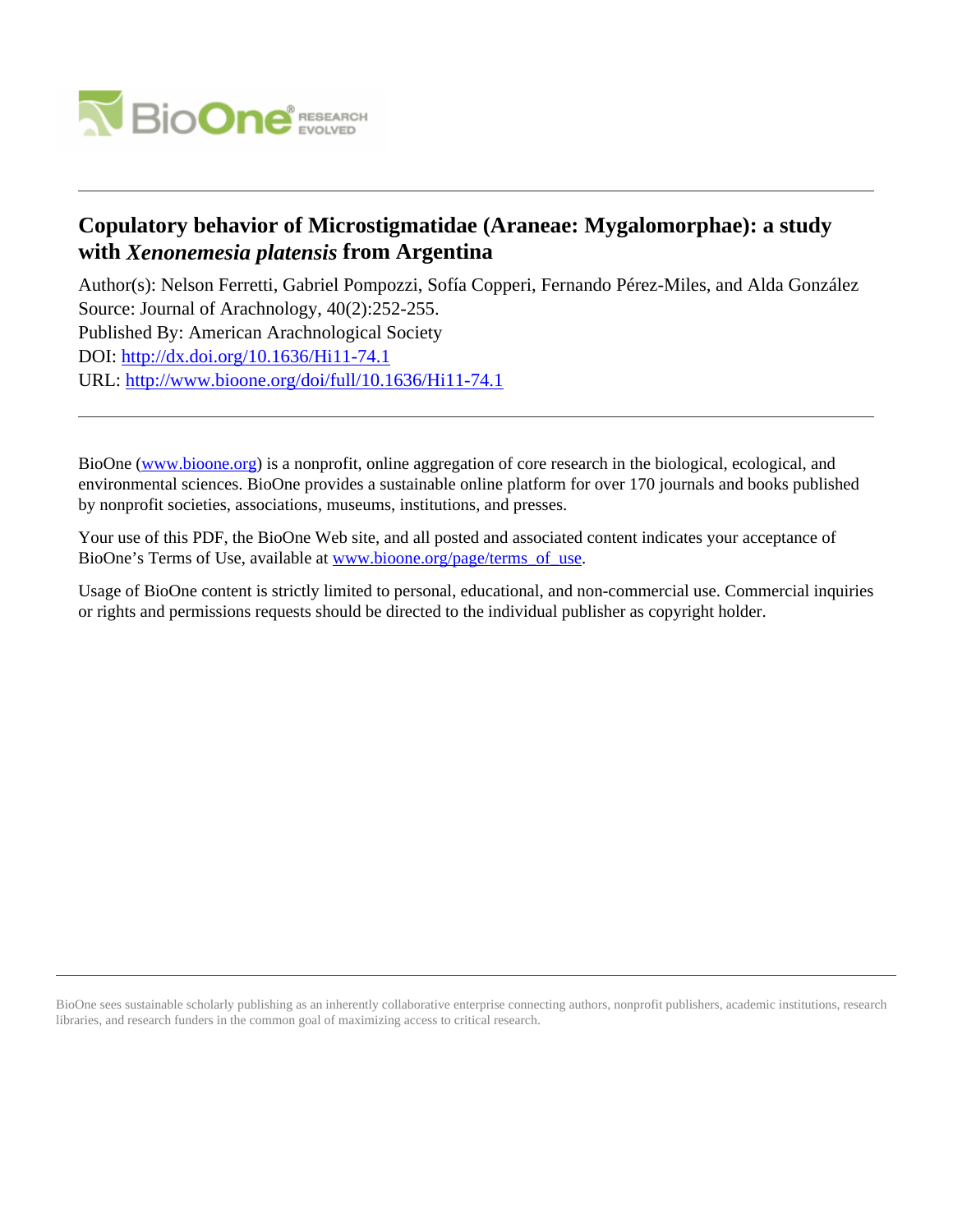### SHORT COMMUNICATION

## Copulatory behavior of Microstigmatidae (Araneae: Mygalomorphae): a study with Xenonemesia platensis from Argentina

Nelson Ferretti<sup>1</sup>, Gabriel Pompozzi<sup>2</sup>, Sofía Copperi<sup>2</sup>, Fernando Pérez-Miles<sup>3</sup>, and Alda González<sup>1</sup>: <sup>1</sup>Centro de Estudios Parasitológicos y de Vectores CEPAVE (CCT- CONICET- La Plata) (UNLP), La Plata, Argentina. E-mail: nferretti@conicet.gov.ar; <sup>2</sup>Departamento de Biología, Bioquímica y Farmacia, Universidad Nacional Del Sur, Bahía Blanca, Argentina; <sup>3</sup> Facultad de Ciencias, Sección Entomología, Montevideo, Uruguay

Abstract. Microstigmatidae are small ground-dwelling and free-living spiders. The present study reports on the copulatory behavior of Xenonemesia platensis Goloboff 1989, constituting the first report on sexual behavior of the Microstigmatidae. Our findings in X. platensis did not show evidence of pheromones associated with silk. The courtship behavioral units of males was comprised of quivers by legs I and II, brusque movements of the palps, and leg tapping with legs II. During mating, a novel courtship behavior by males was observed that consisted of tapping and scraping with legs II on the female legs. The present study not only gives a description of mating behavior in Microstigmatidae for the first time, but also reports strong evidence of nongenital copulatory courtship activity in mygalomorph spiders.

Keywords: Argentinean spider, South America, courtship, mating, reproductive biology

Many spider species could be compelling targets for evolutionary studies due to their unusual reproductive biology (Eberhard 2004); it appears that a species of microstigmatids provides just such a target. Microstigmatidae are small ground-dwelling and free-living spiders (Griswold 1985) restricted to habitats offering constant high humidity and even temperature (Lawrence 1953). This family comprises 15 species, nine of them distributed in the New World (Platnick 2011). Members of this family are characterized by rounded book-lung openings and extremely shortened posterior lateral spinnerets (Goloboff 1995). Microstigmatid species, in particular, have long been overlooked, both because of their rarity in collections and their extremely small size (adult males are 1–3 mm in total length) (Raven & Platnick 1981). The spiders are not known to construct burrows or retreats and are supposed to make minimal use of silk. They readily attack and feed upon small insects (Griswold 1985). There are few published records of either the natural history or the ecology of microstigmatid species (Griswold 1985; Dippenaar-Schoeman et al. 2006: Old World species; Indicatti et al. 2008: Brazilian species; Ferretti et al. 2010: Argentinean and Uruguayan species).

Here we report on the copulatory behavior of *Xenonemesia* platensis Goloboff 1989, constituting the first report on sexual behavior of a microstigmatid. We collected three adult males and three adult females at Martín García Island, Buenos Aires, Argentina (34 $^{\circ}11'25''S$ , 58 $^{\circ}15'38''W$ ), in August 2009. Voucher specimens are still alive and will be deposited in the Museo de La Plata, Division Entomología, La Plata, Buenos Aires, Argentina. All the females molted before we made observations, so they did not have stored sperm. In the laboratory we kept them individually in plastic Petri dishes (9 cm diameter  $\times$  1.5 cm high), with soil as substrate and wet cotton wool moistened daily. These containers allowed us to follow their behavior as they constructed their burrows. We fed all individuals weekly with cockroaches (Blattella germanica) of approximately 10 mm length. We used a 12 h light/dark cycle, and the room temperature during breeding and observations was  $26.7^{\circ}\text{C} \pm 1.52$  SD.

In order to observe mating, we placed each female dish inside a larger glass cylindrical container (19 cm diameter and 10 cm high) with a layer of soil approximately 6 cm deep. A depression excavated in the center of the larger container for the female's Petri dish avoided the destruction of the female's shelter during the transfer. The mating arena was illuminated with artificial fluorescent light. For each

encounter, we removed the male from his Petri dish and carefully introduced him into the larger container housing the female's dish, and at quite a distance from the female.

We performed nine male-female pairings of X. platensis in all combinations, and both males and females were given three possible mating opportunities. We considered only the first pairing for description of behavioral units during courtship and mating sequences because female behavior in particular may change after a first successful insemination, and since these spiders are very rare, they probably never encounter potential mates at such high frequencies. We recorded copulations with a Handycam Panasonic SDR-S7 and analyzed the video records with a PC program (Sony Vegas 9.0) in order to describe behavioral patterns accurately. We used slow motion and single frame advance modes. Durations and frequencies are given as averages  $\pm$  standard deviations.

We present the frequency and duration of behavioral units during the three mating exposures and five copulations in Table 1. When X. platensis engaged in courtship and mated, a common pattern occurred (Fig. 1a). All males began the courtship when they directly contacted the female's body. During this initial contact, females remained largely motionless. The male did not start courtship when he contacted female silk, but did so only after contacting the female herself. Early studies proposed that mygalomorph spiders lacked chemical cues in sexual communication (Baerg 1958; Platnick 1971). However, more recent studies have reported the presence of pheromones associated with female silk threads (Costa & Pérez-Miles 2002; Ferretti & Ferrero 2008). Our findings in X. platensis could indicate the absence of pheromones associated with silk, but obviously more detailed studies are needed to confirm this.

After initial contact, the male quivered with the first and second pair of legs, followed by fast upward and downward movement of the pedipalps. The male made nine behavioral bouts with an average duration of  $0.52s \pm 0.06$  SD (range = 0.44-0.60). At first glance, the quivers observed in the courtship of  $X$ . platensis could be similar to the body vibrations observed in some theraphosids (Costa  $&$  Pérez-Miles 2002; Ferretti & Ferrero 2008), but in X. platensis the quiver is generated by the first and second pair of legs instead of pair III as observed in theraphosids. After approximately 46 s, the female raised her body up to an angle of almost  $60^\circ$  relative to the substrate, with the first pair of legs elevated and legs III and IV over the substrate. At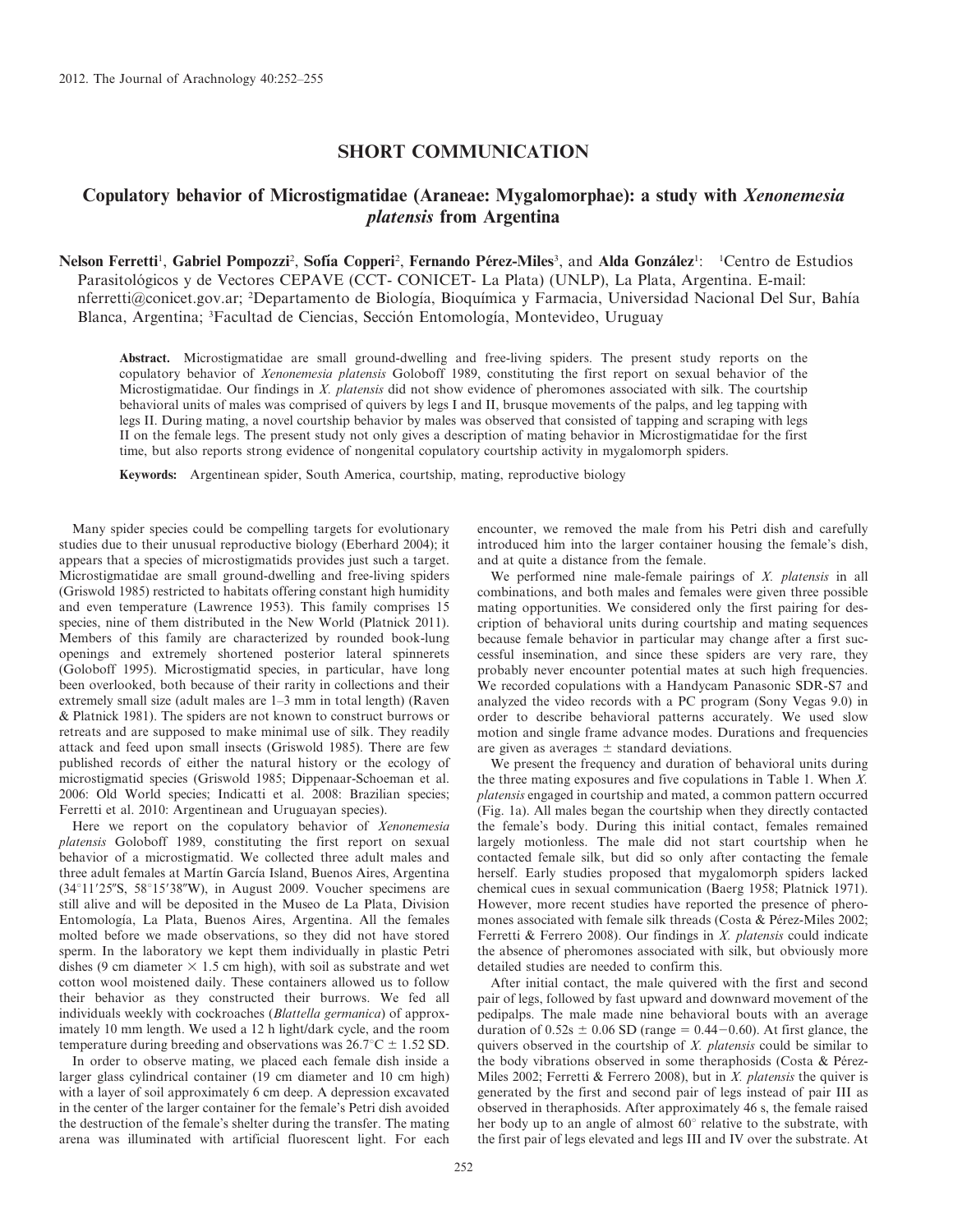| FERRETTI ET AL.—SEXUAL BEHAVIOR OF MICROSTIGMATIDAE | ر ر ب |  |
|-----------------------------------------------------|-------|--|
|-----------------------------------------------------|-------|--|

|                   |                    |   | First mating      |                                    |    |                                | Second mating |                                                    |                       |
|-------------------|--------------------|---|-------------------|------------------------------------|----|--------------------------------|---------------|----------------------------------------------------|-----------------------|
|                   | Pair 1 (M1 - F1)   |   | Pair 2 (M2 - F2)  | Pair 3 (M3 - F3)                   |    | Pair 1 (M1 - F2)               |               | Pair 2 (M2 - F3)                                   | $(M3 - FI)$<br>Pair 3 |
| Behavioral units  |                    |   |                   |                                    |    |                                |               |                                                    | $\bigcap$             |
| Courtship phase   |                    |   |                   |                                    |    |                                |               |                                                    |                       |
| guivering         | $0.52s = 0.06$     |   | $0.53s = 0.03$    | $0.56s = 0.08$                     | 24 |                                |               |                                                    |                       |
| alpal boxing      | $1.92s = 0.95$     |   | $2.27s = 0.99$    | $5.13s = 3.17$<br>2.46s $\pm$ 1.69 |    | $0.53s = 0.05$<br>5.34s ± 0.90 |               | $0.54s = 0.04$<br>$3.06s = 1.04$<br>$1.63s = 1.42$ |                       |
| eg tapping        | $1.00s = 0.39$     |   | $1.02s = 0.47$    |                                    |    | $0.90s = 0.36$                 | $\vec{4}$     |                                                    |                       |
| Mating phase      |                    |   |                   |                                    |    |                                |               |                                                    | no mating             |
| Palpal insertions | $25.25s \pm 12.97$ | ŋ | $14.91 \pm 10.37$ | $14.13 \pm 7.42$                   |    | $14.36 \pm 8.70$               |               | $18.24 \pm 13.30$                                  |                       |
| eg beating        | $9.40s = 5.03$     |   | $5.08s \pm 1.01$  | $8.48s = 3.54$                     |    | $1.36s = 2.03$                 |               | $8.53s = 3.49$                                     |                       |
| Mating            | 4.61 min           |   | 4.78min           | 2.73 min                           |    | 1.98 min                       |               | 2.01 min                                           |                       |

Table 1.—Frequencies and durations of behavioral units during the three mating exposures of X. platensis. M

5 male, F

female, N

number, D

duration. Mean values

 $\frac{1}{2}$ 

this instance, the male made alternating movements of the pedipalps, touching the genital zone of the female (palpal boxing). We usually observed palpal boxing alternated with quivers. Palpal boxing occurred six times, with an average duration of  $1.92s \pm 0.95 SD$  $(range = 0.96 - 3.40 s).$ 

Subsequently, the male vigorously hit legs I and II of the female with the tarsi of his legs II extended. This behavior consisted of highfrequency leg tapping in an alternating or synchronous phase. The male made seven leg tappings with a mean duration of 1.00 s  $\pm$  0.39 SD (range  $= 0.68 - 1.80$ ). The brusque movements of the palps and the scraping with legs II during courtship have not been reported in any other mygalomorph spider. These abrupt palpal movements could be similar to the ''twitching'' observed in a diplurid (Coyle & O'Shields 1990), which consisted of distinct, sudden flexions or extensions of one or more legs or palps. Next, the male clasped the female's palps and chelicerae between his first pair of legs (Fig. 1b). The distal portion of each male tibia without tibial apophyses or megaspines was placed against the prolateral surface of each female pedipalp base. The male placed his second pair of legs against the female's first pair of legs, as if pushing them, and then palpal insertion attempts began.

From the nine encounters, we obtained five successful matings. All of the first copulations were successful during the first three pairings. In the second pairings, we observed two successful copulations, and no matings occurred in the third set of pairings. In one case, the female rejected the male with vigorous lateral abdominal oscillations while raising her body. In three cases, males never initiated courtship. During the copulation, the male positioned himself under the female, facing her sternum. The female's pedicel was flexed upwards so that the cephalothorax-abdomen angle was  $30-50^\circ$ . This mating position continued during the palpal insertion attempts, and the copulation lasted 4.61min. The male made three palpal insertions with a mean duration of  $25.25s \pm 12.97$  SD (range = 11.96-37.88). During palpal insertion attempts, the male continued performing tapping with legs II and quivering.

Afterward, while the male was inserting his palp into the female's genital opening, he added a new behavioral unit. He raised the second pair of legs to an angle of 90° between the femur and patella and quickly moved the legs upward and downward. Male tibia, metatarsi, and tarsi remained extended, and the tarsi beat and scraped the second and third female coxae. The male performed seven repetitions of this leg-beating behavior with a mean duration of 9.40 s  $\pm$  5.03 SD (range  $= 4.36 - 18.88$ ) and a velocity of 14 beats per second. The male's tapping with his second legs during copula could be interpreted as courtship in copula. This behavior, as far as we know, is unique to X. platensis and has not been previously reported in mygalomorphs (Costa & Pérez-Miles 1998, 2002; Ferretti & Ferrero 2008; Jackson & Pollard 1990). Finally, when the spiders separated, the male quickly moved backwards. In the observed matings of X. platensis, the copulation position achieved was similar to that of most mygalomorphs (Costa  $\&$  Pérez-Miles 2002), and the behavior displayed by this species during mating is noticeable and unusual among mygalomorph species.

The female's apparent unresponsiveness throughout courtship and copulation may be a test of the male's quality (Eberhard 1985); she may be monitoring his overall performance, not only genital stimulation. The sexual selection by female choice hypothesis predicts selective cooperation in which males perform luring behavior, and females choose a mate according to the male's courtship display (Thornhill 1983; Eberhard 1985, 1996, 1997). One way a male may prevail in this competition is by courting the female during copulation (copulatory courtship) (Eberhard 1994, 1996) and thereby inducing her to use his sperm. Males of hundreds of species of animals perform nongenital behavior, during copulation, that appears to be courtship; this behavior includes biting, tapping, rubbing, squeezing, shaking, vibrating, singing to, and feeding the female (Eberhard 1994, 1996).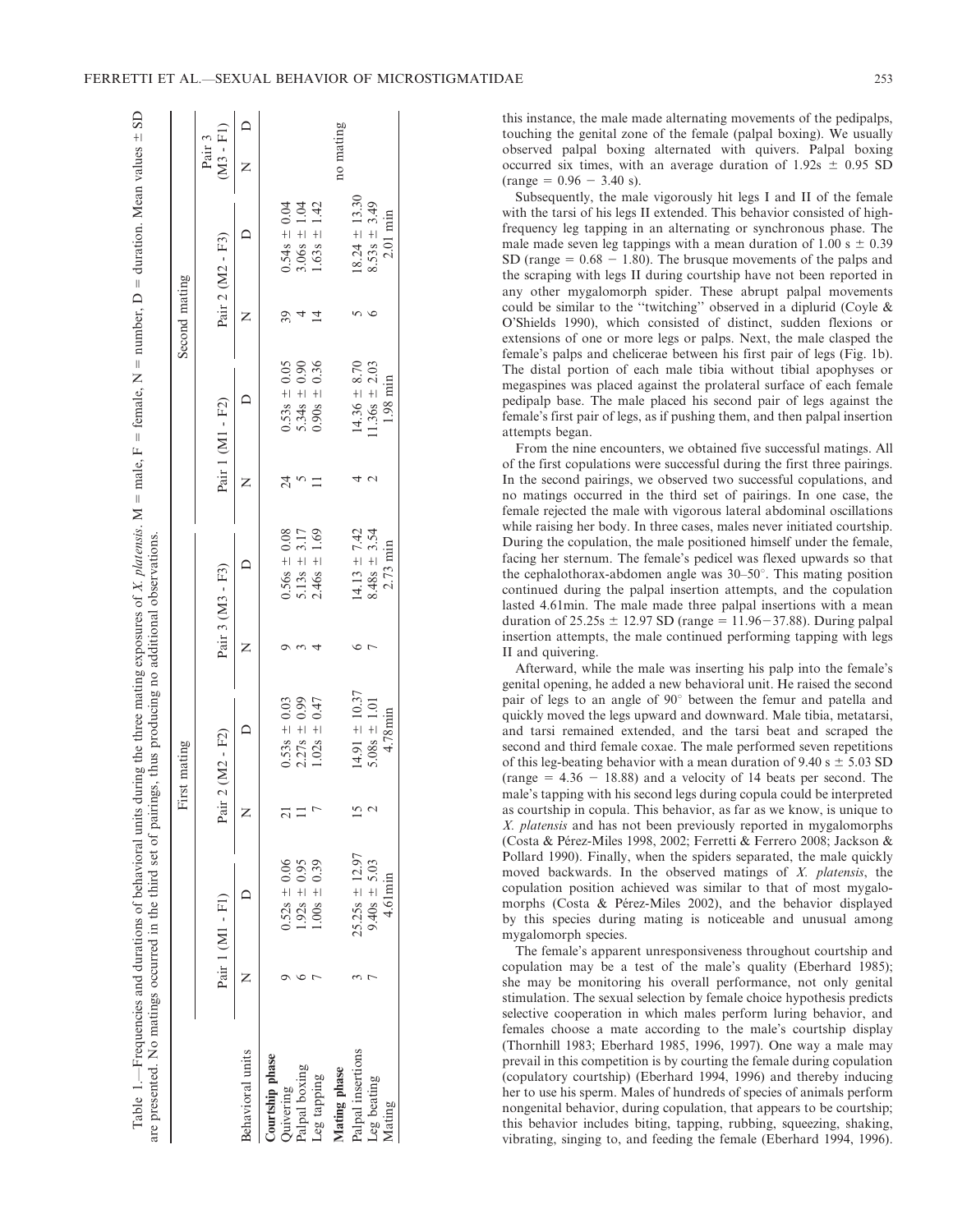

Figure 1.—Courtship and mating of X. platensis. a) Ethogram showing the courtship and mating pattern; the black star indicates the instance where photo was taken for Figure 1b. b) Male clasping and tapping female with forelegs during insertion attempts.

Few studies have directly tested the possibility that copulatory courtship affects paternity. In insects, copulatory courtship can result in a decrease in female mobility during copulation (Humphries 1967) and increased resistance to subsequent matings (King & Fischer 2005). These effects could be operating in the mating behavior of X. platensis, given the female's largely motionless state during courtship, copulation and post-copulation. They could also lead to some kind of resistance to subsequent mating, given that the three females accepted a first male, two females accepted a second male, and none accepted a third male. Obviously, this work constitutes preliminary observations, and more data are needed to elucidate these hypotheses.

In conclusion, the present study not only gives a descriptive overview of the mating behavior in the Microstigmatidae for the first time, but also reports strong evidence of nongenital copulatory courtship in mygalomorph spiders, both of which offer a promising field of research in the context of sexual selection.

### ACKNOWLEDGMENTS

We thank Linden Higgins and an anonymous reviewer for many helpful comments on the manuscript. We would like to thank the Direction of Protected Natural Areas (La Plata), the OPDS (Organismo Provincial para el Desarrollo Sostenible), and Sandra González. We are appreciative of Mr. J. Barneche for his invaluable work on field collections at Martín García I. Nelson Ferretti and Gabriel Pompozzi are supported by a CONICET fellowship.

#### LITERATURE CITED

- Baerg, W.J. 1958. The Tarantula. University of Kansas Press. Lawrence, Kansas.
- Costa, F.G. & F. Pérez-Miles. 1998. Behavior, life cycle and webs of Mecicobothrium thorelli (Araneae, Mygalomorphae, Mecicobothriidae). Journal of Arachnology 26:317–329.
- Costa, F.G. & F. Pérez-Miles. 2002. Reproductive biology of Uruguayan theraphosids (Araneae, Theraphosidae). Journal of Arachnology 30:571–587.
- Coyle, F.A. & T.C. O'Shields. 1990. Courtship and mating behavior of Telochoris karschi (Araneae, Dipluridae), an African funnel web spider. Journal of Arachnology 18:281–296.
- Dippenaar-Schoeman, A.S., M. Van Der Merwe & A.M. Van Den Berg. 2006. Habitat preferences and seasonal activity of the Microstigmatidae from Ngome State Forest, South Africa (Arachnida: Araneae). Koedoe 49:85–89.
- Eberhard, W.E. 1985. Sexual selection and animal genitalia. Harvard University Press, Cambridge, Massachusetts.
- Eberhard, W.E. 1994. Evidence for widespread courtship during copulation in 131 species of insects and spiders, and implications for cryptic female choice. Evolution 48:711–733.
- Eberhard, W.E. 1996. Female Control: Sexual Selection by Cryptic Female Choice. Princeton University Press, Princeton, New Jersey.
- Eberhard, W.E. 1997. Sexual selection by cryptic female choice in insects and arachnids. Pp. 32–57. In The Evolution of Mating Systems in Insects and Arachnids. (J. Choe & B. Crespi, eds.). Cambridge University Press, Cambridge, UK.
- Eberhard, W.E. 2004. Why study spider sex: special traits of spiders facilitate studies of sperm competition and cryptic female choice. Journal of Arachnology 32:545–556.
- Ferretti, N. & A. Ferrero. 2008. Courtship and mating behavior of Grammostola schulzei (Schmidt 1994) a burrowing tarantula from Argentina. Journal of Arachnology 36:480–483.
- Ferretti, N., F. Pérez-Miles & A. González. 2010. Mygalomorph spiders of the Natural and Historical Reserve of Martín García Island, Río de La Plata River, Argentina. Zoological Studies 49:481–491.
- Goloboff, P.A. 1995. A revision of the South American spiders of the family Nemesiidae (Araneae, Mygalomorphae). Part I: species from Peru, Chile, Argentina, and Uruguay. Bulletin of the American Museum of Natural History 224:1–189.
- Griswold, C.E. 1985. A revision of the African spiders of the family Microstigmatidae (Araneae: Mygalomorphae). Annals of the Natal Museum 27:1–37.
- Humphries, D.A. 1967. The mating of the hen flea Certophyllus gallinae (Schrank) (Siphonaptera: Insecta). Animal Behaviour 15:82–90.
- Indicatti, R.P., S.M. Lucas, R. Ott & A.D. Brescovit. 2008. Litter dwelling mygalomorph spiders (Araneae: Microstigmatidae, Nemesiidae) from Araucaria forests in southern Brazil, with the description of five new species. Revista Brasileira de Zoologia 25:529–546.
- Jackson, R.R. & S.D. Pollard. 1990. Intraspecific interactions and the function of courtship in mygalomorph spiders: a study of Porrothele antipodiana (Araneae, Hexathelidae) and a literature review. New Zealand Journal of Zoology 17:499–526.
- King, B.H. & C.R. Fischer. 2005. Males mate guard in absentia through extended effects of postcopulatory courtship in a parasitoid wasp Spalangia endius (Hymenoptera: Pteromalidae). Journal of Insect Physiology 51:1340–1345.